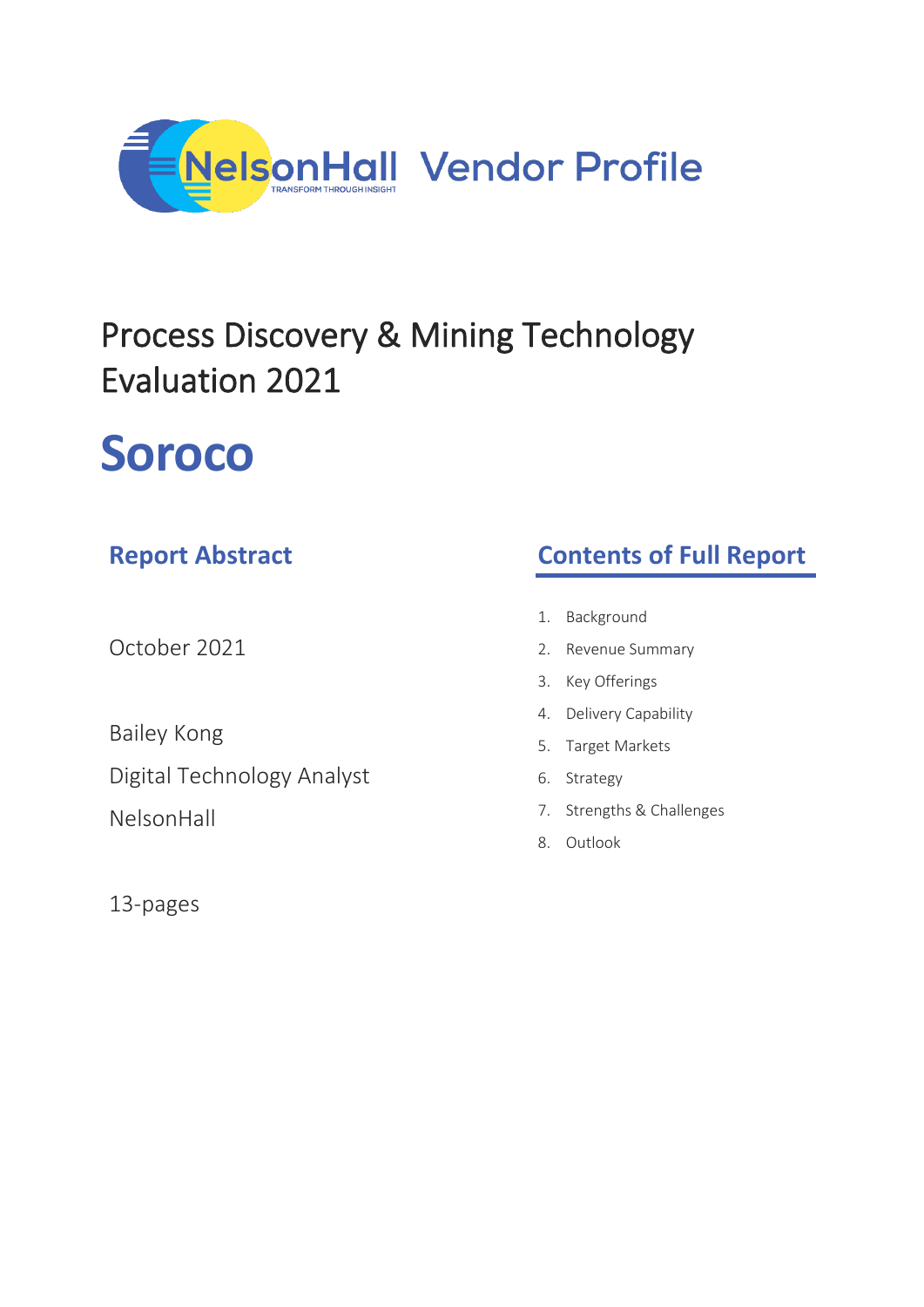

#### **Who is This Vendor Assessment For?**

NelsonHall's Process Discovery & Mining Technology Evaluation, provides an assessment of Soroco's process discovery & mining platform designed for:

- Sourcing managers monitoring the capabilities of existing suppliers of Process Discovery & Mining platforms and identifying vendor suitability for RFPs
- Process reengineering and RPA and intelligent automation center of excellence personnel evaluating process discovery & mining platform capability
- Vendor marketing, sales, and business managers looking to benchmark their platforms against their peers
- Financial analysts and investors covering intelligent automation and process discovery & mining platforms.

### **Key Findings & Highlights**

Soroco approaches clients' toil reduction efforts with a framework to enable a continuous improvement journey with Scout: Discover, Prioritize, Realize, and Catalyze.

Soroco offers Scout Platform with multiple deployment options from SaaS to on-premise (including clientmanaged cloud/VPC) to hybrid where only parts are on-premise. The software is unified across deployment methods, so there are no feature parity issues.

To collect data, Soroco's Scout Platform has a desktop software data agent that passively records user desktop interactions using proprietary "deep capture" technology – meaning the desktop user does not manually start or stop recordings. The 'teach me' functionality is where process experts perform a desktop process 3-5 times to provide samples to Scout to learn a baseline template.

Built-in analyses supported by Scout include: benchmarking, flowchart analysis, hotspot analysis, influence analysis, and work graphs.

Scout offers root cause analysis functionality as part of its Work Insights module. That also includes sideby-side process views for benchmarking.

Currently, Scout only offers prebuilt analyses for digging into work; it does not offer custom dashboarding capabilities for clients to build tooling that matches their needs. The functionality is coming towards the end of 2021, along with callbacks to, e.g., trigger alerts that can help clients action on the insights.

Soroco's pricing model is based on per-user licenses. Additionally, the company offers multiple trial options for Scout Platform.

Soroco is headquartered in Boston, Massachusetts, with offices in Bangalore and London.

The Scout Platform client base primarily consists of Fortune 2000 and mid-market enterprises.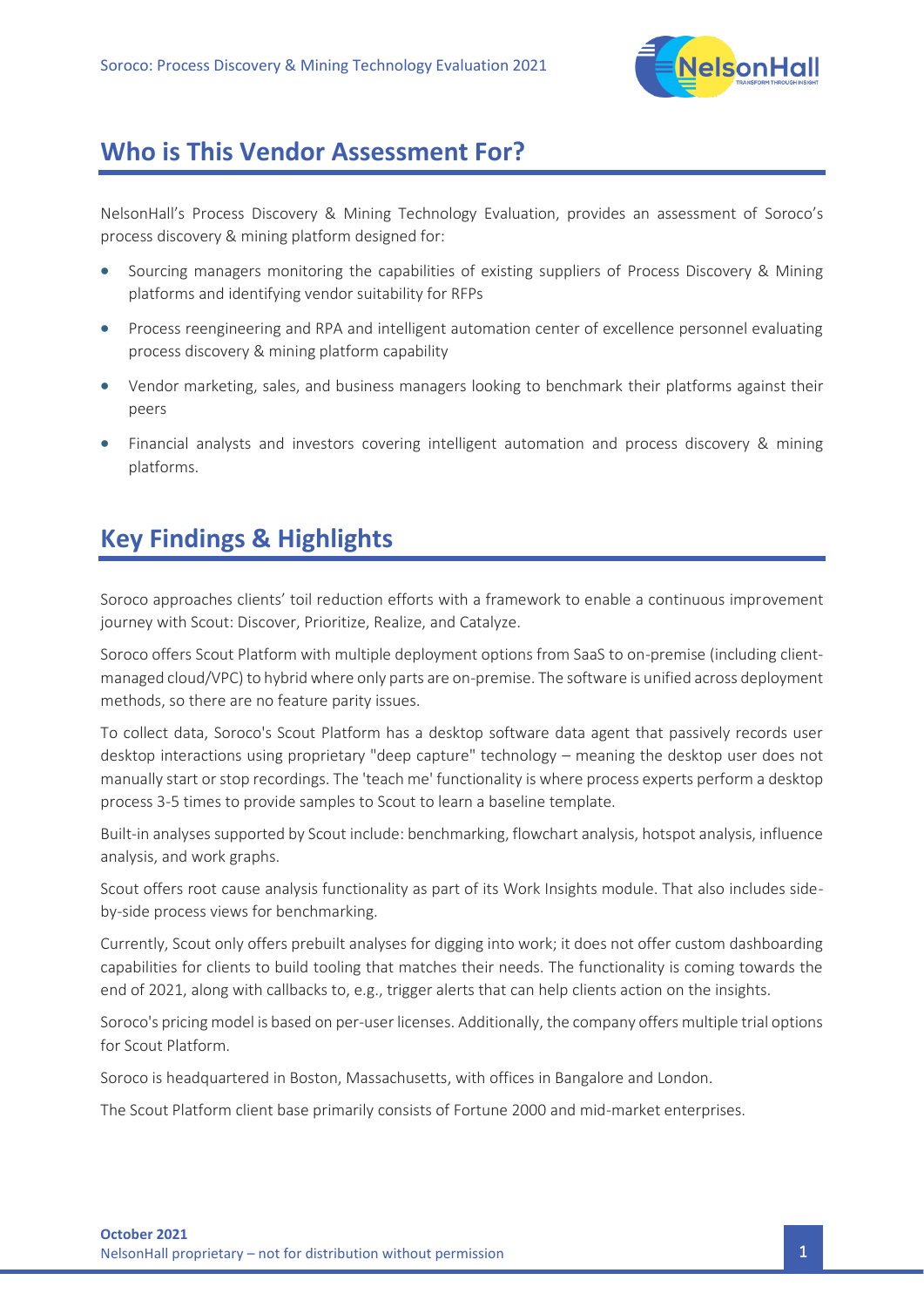

### **Scope of the Report**

The report provides a comprehensive and objective analysis of Soroco's process discovery and mining capabilities, covering Scout's functionality for:

- Data extraction, transformation, and loading
- Process analysis
- Process improvement
- Process monitoring
- Corrective action enablement
- Administration.

This report also assesses Soroco's product development strategy and strengths and challenges.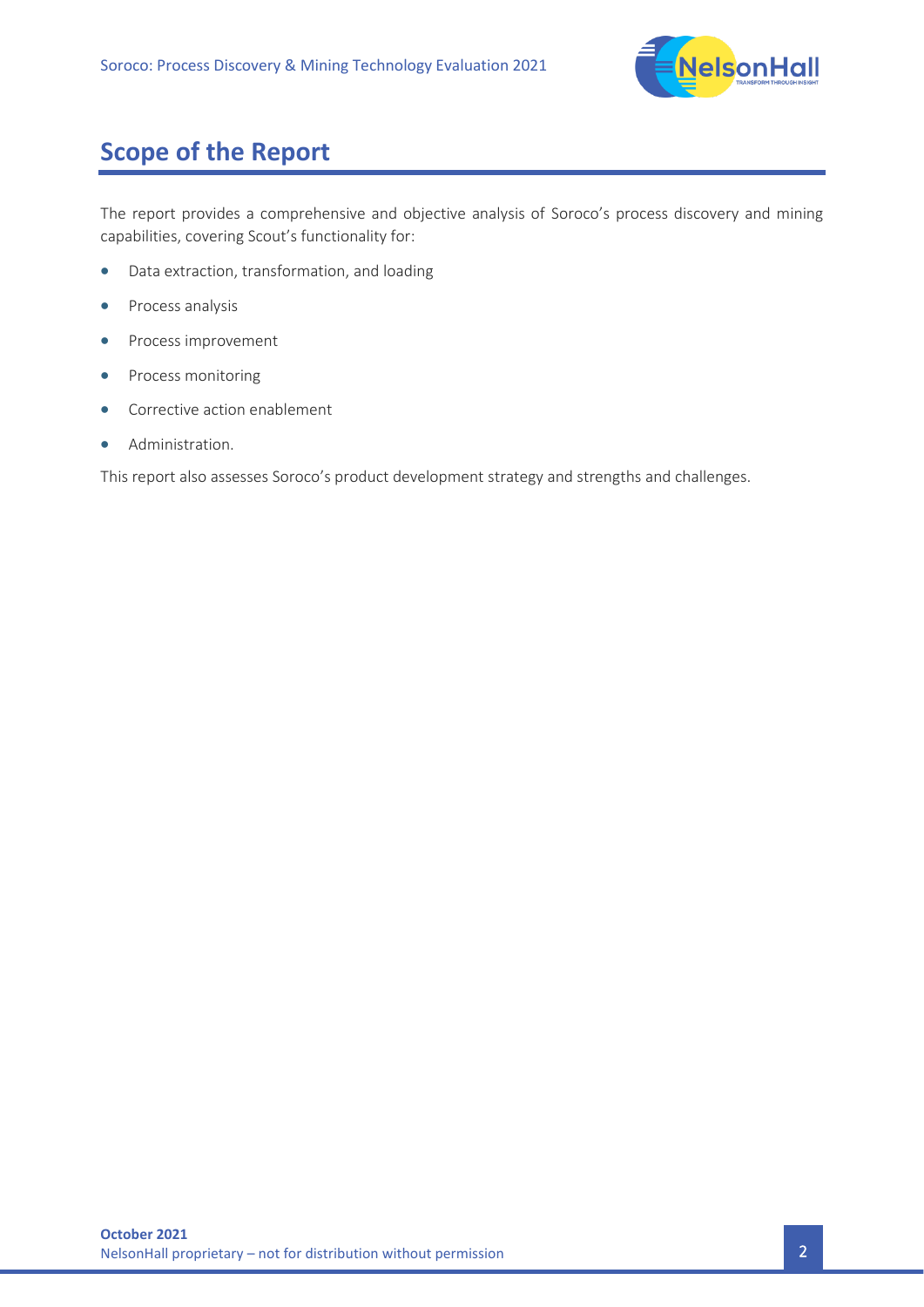

### **Process Discovery & Mining Vendor Assessments also Available for:**

| ABBYY                           |
|---------------------------------|
| Apromore                        |
| Celonis                         |
| EdgeVerve                       |
| FortressIQ                      |
| Kryon                           |
| Logpickr                        |
| Mehrwerk                        |
| Minit                           |
| mylnvenio                       |
| Process Analytics Factory (PAF) |
| Process Diamond                 |
| QPR Software                    |
| Skan                            |
| Software AG                     |
| StereoLOGIC                     |
| UiPath                          |
| UpFlux                          |
|                                 |